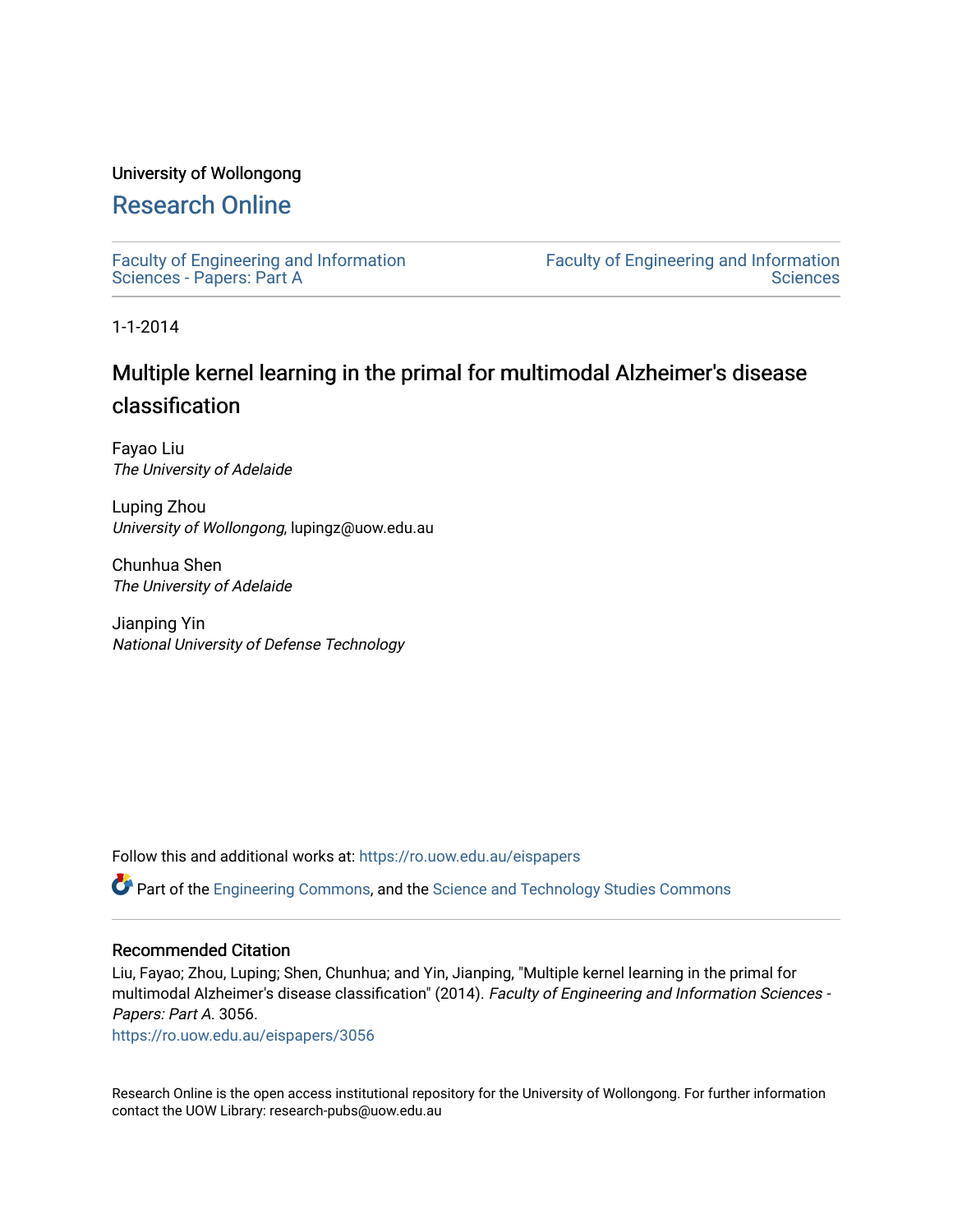# Multiple kernel learning in the primal for multimodal Alzheimer's disease classification

# **Abstract**

To achieve effective and efficient detection of Alzheimer's disease (AD), many machine learning methods have been introduced into this realm. However, the general case of limited training samples, as well as different feature representations typically makes this problem challenging. In this work, we propose a novel multiple kernel learning framework to combine multi-modal features for AD classification, which is scalable and easy to implement. Contrary to the usual way of solving the problem in the dual, we look at the optimization from a new perspective. By conducting Fourier transform on the Gaussian kernel, we explicitly compute the mapping function, which leads to a more straightforward solution of the problem in the primal. Furthermore, we impose the mixed L21 norm constraint on the kernel weights, known as the group lasso regularization, to enforce group sparsity among different feature modalities. This actually acts as a role of feature modality selection, while at the same time exploiting complementary information among different kernels. Therefore it is able to extract the most discriminative features for classification. Experiments on the ADNI data set demonstrate the effectiveness of the proposed method.

# Keywords

classification, kernel, multiple, learning, alzheimer, disease, primal, multimodal

## **Disciplines**

Engineering | Science and Technology Studies

## Publication Details

Liu, F., Zhou, L., Shen, C. & Yin, J. (2014). Multiple kernel learning in the primal for multimodal Alzheimer's disease classification. IEEE Journal of Biomedical and Health Informatics, 18 (3), 984-990.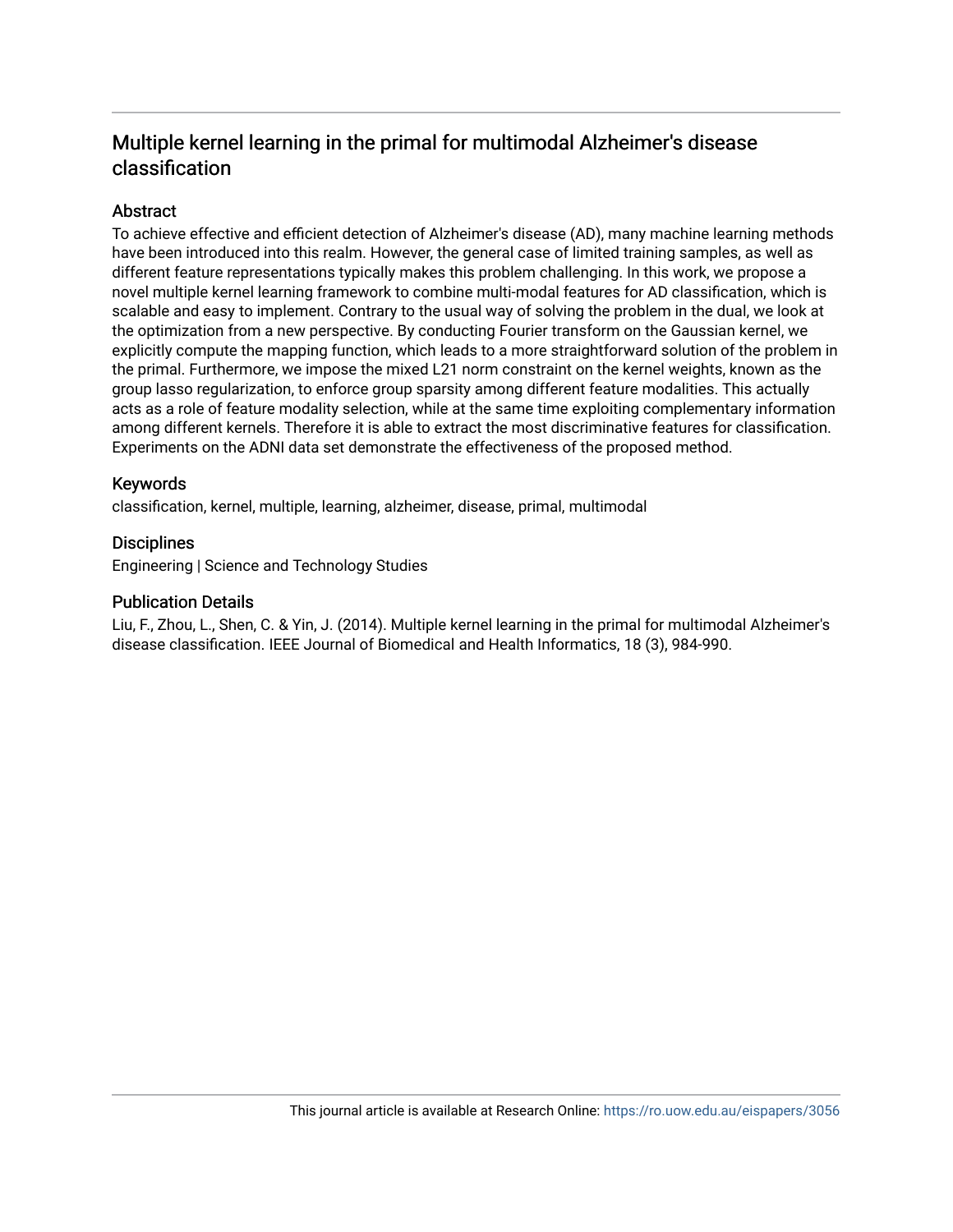# Multiple Kernel Learning in the Primal for Multi-modal Alzheimer's Disease Classification

Fayao Liu, Luping Zhou, Chunhua Shen, Jianping Yin

*Abstract***—To achieve effective and efficient detection of Alzheimer's disease (AD), many machine learning methods have been introduced into this realm. However, the general case of limited training samples, as well as different feature representations typically makes this problem challenging. In this work, we propose a novel multiple kernel learning framework to combine multi-modal features for AD classification, which is scalable and easy to implement. Contrary to the usual way of solving the problem in the dual space, we look at the optimization from a new perspective. By conducting Fourier transform on the Gaussian kernel, we explicitly compute the mapping function, which leads to a more straightforward solution of the problem in the primal** space. Furthermore, we impose the mixed  $L_{21}$  norm constraint **on the kernel weights, known as the group lasso regularization, to enforce group sparsity among different feature modalities. This actually acts as a role of feature modality selection, while at the same time exploiting complementary information among different kernels. Therefore it is able to extract the most discriminative features for classification. Experiments on the ADNI data set demonstrate the effectiveness of the proposed method.**

*Index Terms***—Alzheimer's disease (AD), multiple kernel learning (MKL), multi-modal features, random Fourier feature, group Lasso.**

#### I. INTRODUCTION

As the most common type of dementia among the elders, Alzheimer's disease (AD) is now affecting millions of people all over the world. It is characterized by progressive brain disorder that damages brain cells, leading to memory loss, confusion and eventually to death. The huge price of caring AD patients has made it one of the most costly diseases in the developed countries, and also caused great physical, as well as psychological burdens on the caregivers. From this perspective, early diagnosis of AD can be of great significance. Identified in an early stage, the disease can be made well under control.

Previous diagnosis mainly depends on evaluation of the patient history, clinical observation, or cognitive assessment. Recent AD related research showed promising prospect in finding reliable biomarkers for automatic early detection [\[37\]](#page-8-0), which is a promising yet challenging task. Many projects such as ADNI [\[1\]](#page-7-0) have been launched, to collect data of candidate biomarkers to promote the development of AD research. Several biomarkers have been studied and proved to

J. Yin is with College of Computer, National University of Defense Technology, Changsha, Hunan, 410073, China.

Data used in preparation of this article were obtained from the Alzheimer's Disease Neuroimaging Initiative (ADNI) database (www.loni.ucla.edu/ADNI). be sensitive to Mild Cognitive Impairment (MCI) - an early stage of AD, *e.g*., brain atrophy detected by imaging [\[12\]](#page-7-1), protein changes in blood or spinal fluid [\[11\]](#page-7-2), genetic variations (mutations) [\[25\]](#page-8-1) *etc*. With accurate early diagnosis of MCI, the progression of converting to AD can be possibly slowed down and well controlled.

Recent studies [\[4\]](#page-7-3), [\[33\]](#page-8-2) indicate that image analysis of brain scans is more reliable and sensitive in detecting the presence of early AD than traditional cognitive evaluation. In this context, many machine learning methods have been introduced to perform neuroimaging analysis for automatic AD classification. Early attempts mainly focused on applying off-the-shelf tools in statistical machine learning to differentiate AD, with the most popular one being support vector machines (SVMs).

Klöppel *et al.* [\[19\]](#page-8-3) trained a linear SVM to classify AD patients and cognitively normal individuals using magnetic resonance imaging (MRI) scans. More SVM based approaches can be found in [\[10\]](#page-7-4), [\[31\]](#page-8-4). Besides SVMs, other learning methods are also introduced. Tripoliti *et al*. [\[33\]](#page-8-2) applied Random Forests on functional MRI (fMRI) obtained from 41 subjects to differentiate AD and health control. In [\[4\]](#page-7-3), Casanova *et al*. implemented a penalized logistic regression to classify sMRI images of cognitive normal subjects and AD patients from ADNI datasets. Note that they all used single feature modality for classification.

However, as indicated by [\[11\]](#page-7-2), different biomarkers may carry complementary information. Therefore combining multimodal features, instead of depending on one is a promising direction for improving classification accuracy. Intuitively, one can combine multiple results from different classifiers with voting technique, or ensemble method. Dai *et al*. [\[8\]](#page-7-5) proposed a multi-classifier fusion model through weighted voting, using maximum uncertainty linear discriminant analysis (MLDA) as base classifiers, to distinguish AD patients and healthy control. They used features from both sMRI and fMRI images. Polikar *et al*. [\[26\]](#page-8-5) proposed an ensemble method based on multilayer perceptron to combine Electroencephalography (EEG), positron emission tomography (PET) and MRI data. A linear program boosting (LP Boosting) algorithm was proposed by Hinrichs [\[14\]](#page-7-6) to jointly consider features from MRI and fluorodeoxyglucose PET (FDG-PET).

Moreover, concatenating several features into one single vector and then training a classifier can also be a practical option. Walhovd *et al*. [\[34\]](#page-8-6) performed logistic regression analysis by concatenating MRI, PET and cerebrospinal fluid (CSF) features. However, such concatenation requires proper normalization of features extracted from different sources; otherwise the prediction score would be easily dominated

F. Liu and C. Shen are with School of Computer Science, University of Adelaide, SA 5005, Australia. Email: {fayao.liu, chunhua.shen}@adelaide.edu.au. Correspondence should be addressed to C. Shen.

L. Zhou is with University of Wollongong, NSW, 2522 Australia.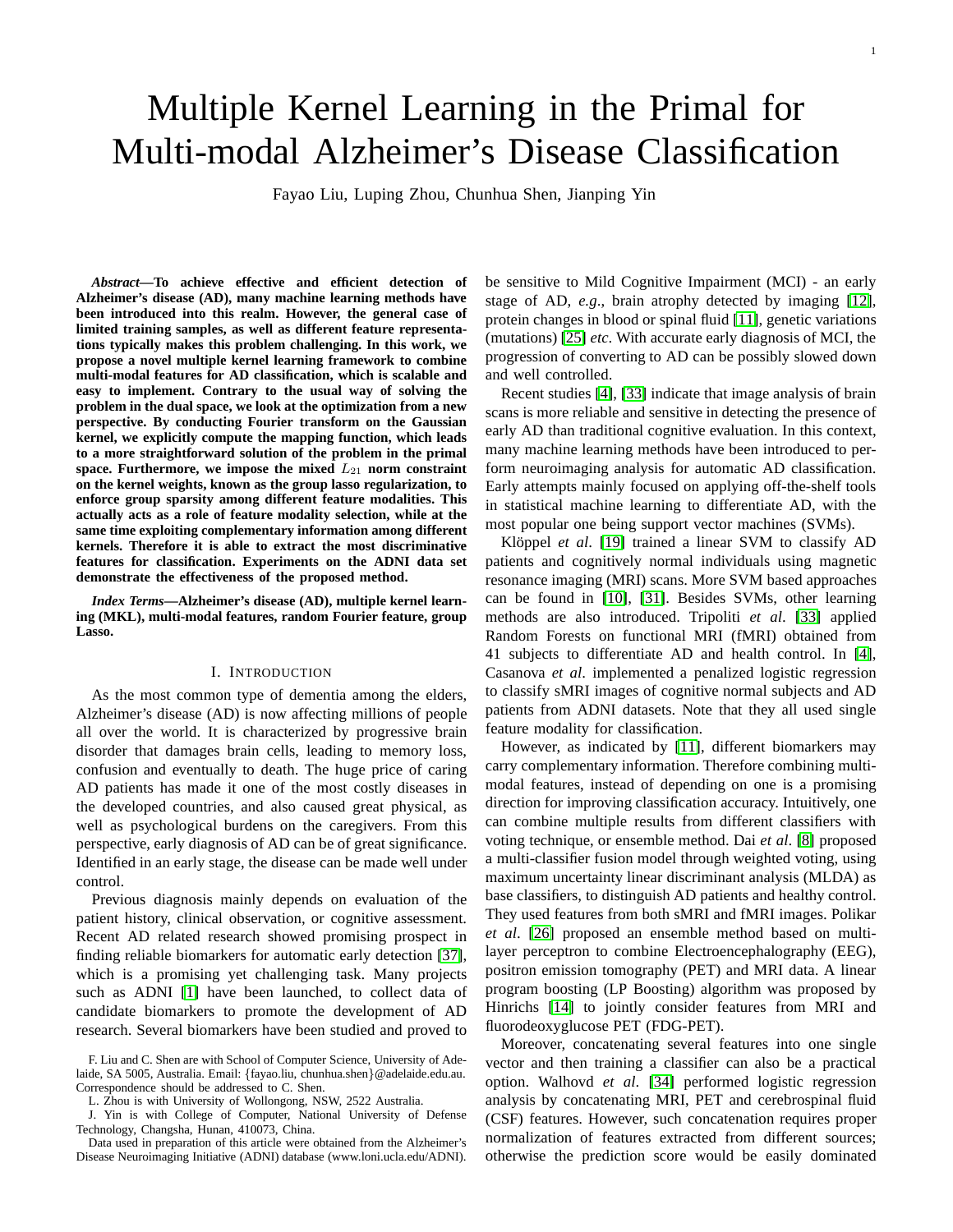by a single feature. One more disadvantage of this method is that it treats multiple features equally, being incapable of effectively exploring the complementary information provided by different feature modalities.

In addition to the above stated fusion approaches, another method is multiple kernel learning (MKL) [\[20\]](#page-8-7), [\[32\]](#page-8-8), which works by simultaneously learning the predictor parameters and the kernel combination weights. The multiple kernels can come from different sources of feature spaces, thus providing a general framework for data fusion. It has found successful applications in genomic data fusion [\[20\]](#page-8-7), protein function prediction [\[21\]](#page-8-9) *etc*. As for AD data fusion and classification, Hinrichs *et al*. [\[15\]](#page-7-7) proposed an MKL method, which casts each feature as one or more kernels and then solves for support vectors and kernel weights using simplex constraints, known as SimpleMKL [\[29\]](#page-8-10). Cuingnet *et al*. [\[7\]](#page-7-8) evaluated ten methods for predicting AD, including linear SVM, Gaussian SVM, logistic regression, MKL *etc*., also based on SimpleMKL. More recently, Zhang *et al*. [\[38\]](#page-8-11) proposed an SVM based model to combine kernels from MRI, PET and CSF features. Their formulation does not involve kernel coefficients learning. Instead, they use grid search to find kernel weights, which can be very time consuming or even intractable when the number of kernels or features gets large. It is worth noting that they all solve the MKL problem in the Lagrange dual space. Therefore the time complexity scales at least  $O(n^{2.3})$  [\[9\]](#page-7-9) with respect to the size  $n$  of the training set.

Here, we propose to directly solve the primal MKL problem. This is achieved by explicitly computing the mapping function through Fourier extension of the kernel function, inspired by the random features proposed by Rahimi [\[28\]](#page-8-12). By sampling components from the Fourier space of the Gaussian kernel using Monte Carlo methods, we can obtain an approximate embedding, and hence reduce the complexity of the kernel learning problem to  $O(n)$ . Furthermore, instead of the most commonly used  $L_1$ ,  $L_2$  norm, we impose the mixed  $L_{21}$  norm constraint on the kernel weights, known as the group Lasso, to enhance group sparsity among different feature modalities. In summary, we highlight the main contributions of this work as follows:

- 1) We use random Fourier features (RFF) to approximate Gaussian kernels, leading to the straightforward primal solution of the MKL problem. Therefore the learning complexity is reduced to linear scale.
- 2) We enforce an  $L_{21}$  norm constraint on the kernel weights, to promote group sparsity among different feature modalities, while simultaneously exploiting the complementary information among different kernels. It can be used to select the most discriminative features to improve classification accuracy.
- 3) The proposed  $RFF+L_{21}$  norm MKL framework is used to perform feature selection on ROI feature of AD datasets, therefore identifying brain regions that are most related to AD. The proposed method yields a simple primal solution and provides a general framework for heterogeneous feature integration.

The rest of the paper is organized as follows. Section [II](#page-3-0)

first briefly reviews some preliminaries of SVMs and MKL, and then gives our formulation and the detailed algorithm. Experimental results are reported and discussed in Section [III,](#page-5-0) and conclusions are made in Section [IV.](#page-7-10)

#### II. METHODS

<span id="page-3-0"></span>Before getting into the details of the method, we first define some notation. A column vector is denoted by a bold lowercase letter (x) and a matrix is represented by a bold uppercase letter (X).  $\xi \succeq 0$  indicates all elements of  $\xi$  being nonnegative.

#### *A. MKL Revisit*

Support Vector Machines (SVMs) [\[6\]](#page-7-11) is a large margin method, based on the theory of structural risk minimization. In case of binary classification, SVMs finds a linear decision boundary that best separates the two classes. When it comes to non-linear separable cases, a mapping function  $\Phi: \mathbb{R}^d \to \mathbb{R}^{d'}(d' > d)$  is adopted to embed the original data into a higher dimensional space, finally yields linear decision boundary  $f(x) = \boldsymbol{w}^T \Phi(x) + b$ . Given a labeled training set  $\{(x_i, y_i)\}_{i=1}^n$ , where  $x_i \in \mathbb{R}^d$  denotes the training sample and  $y_i \in \{-1, +1\}$  the corresponding class label, canonical SVM solves the following problem:

$$
\min_{\mathbf{w},b} \frac{1}{2} ||\mathbf{w}||^2 + C \sum_{i} \xi_i
$$
\n
$$
\text{s.t. } y_i(\langle \mathbf{w}, \Phi(\mathbf{x}_i) \rangle + b) \ge 1 - \xi_i, \forall i,
$$
\n
$$
\xi \ge 0,
$$
\n
$$
(1)
$$

where C is a trade-off parameter between training error and margin maximization,  $\boldsymbol{\xi} = [\xi_1, \dots, \xi_n]^T$  the slack variables, and  $\langle \cdot, \cdot \rangle$  represents inner product. While finding the appropriate mapping function  $\Phi$  is always difficult, one usually resorts to solving it in the Lagrange dual space by the kernel trick:

$$
k(\boldsymbol{x}, \boldsymbol{x}_i) = \langle \Phi(\boldsymbol{x}), \Phi(\boldsymbol{x}_i) \rangle. \tag{2}
$$

As  $\Phi(\cdot)$  only appears in the inner product form, by such a simple substitution, one can instead solve the following Lagrange dual problem (3) without explicitly knowing the embedding Φ:

$$
\max_{\alpha} \sum_{i} \alpha_{i} - \frac{1}{2} \sum_{i,j} \alpha_{i} \alpha_{j} y_{i} y_{j} k(\boldsymbol{x}_{i}, \boldsymbol{x}_{j})
$$
  
s.t.  $0 \leq \alpha_{i} \leq C, \forall i; \sum_{i} \alpha_{i} y_{i} = 0.$  (3)

Here  $\alpha_i$  are Lagrange multipliers, and k the kernel, which is typically predefined. Several frequently involved kernels are linear, polynomial, Gaussian, sigmoid kernel *etc*.

To this end, the algorithm performance relies largely on the kernel one chooses. While finding the appropriate kernel may not be straightforward, many researchers turned to using multiple kernels instead of a single one and tried to find the optimum combination of them. The different kernels may correspond to different similarity representations or different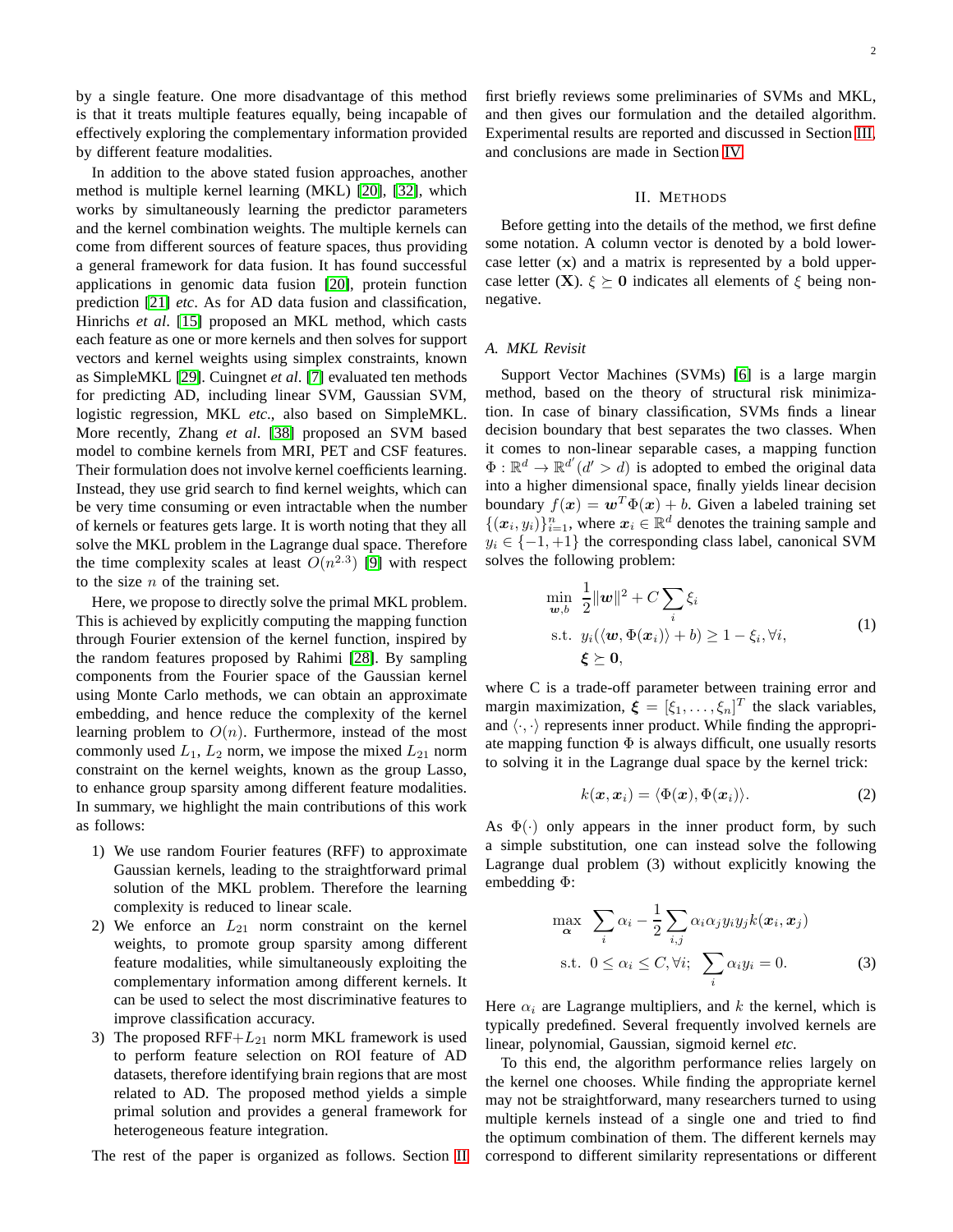feature sources. A simple option is to consider the convex combination of basic kernels:

$$
k(\boldsymbol{x}_i, \boldsymbol{x}_j) = \sum_m \beta_m k_m(\boldsymbol{x}_i, \boldsymbol{x}_j)
$$
 (4)

with  $\sum_m \beta_m = 1, \beta \succeq 0$ , where  $\beta_m$  denotes the weight of the mth kernel function.

The process of learning the kernel weights while simultaneously minimizing the structural risk is known as the multiple kernel learning (MKL). As one of the state-of-the-art MKL algorithms, SimpleMKL [\[29\]](#page-8-10) efficiently solves a simplex constrained MKL formulation. The primal MKL problem with  $L_1$  norm constraint is formulated as:

$$
\min_{\mathbf{w},\beta,\xi} \frac{1}{2} \sum_{m} \frac{1}{\beta_m} ||\mathbf{w}_m||_2^2 + C \sum_{i} \xi_i
$$
\n
$$
\text{s.t. } y_i(\mathbf{w}^T \sum_{l} \Phi_l(\mathbf{x}_i) + b) \ge 1 - \xi_i, \forall i
$$
\n
$$
\sum_{m} \beta_m = 1,
$$
\n
$$
\beta \ge 0, \xi \ge 0,
$$
\n(5)

While the  $L_1$  norm is known as a sparsity inducing norm, one can easily replace the simplex constraint  $\sum_m \beta_m = 1$  with the ball constraint  $\sum_m \beta_m^2 \le 1$ , which usually yields the nonsparse solution. Again, the mapping  $\Phi$  is conducted implicitly, which draws its corresponding Lagrange dual problem into spotlight:

$$
\min_{\beta} \max_{\alpha} \sum_{i} \alpha_{i} - \frac{1}{2} \sum_{i,j} \alpha_{i} \alpha_{j} y_{i} y_{j} \sum_{m} \beta_{m} k_{m}(\boldsymbol{x}_{i}, \boldsymbol{x}_{j})
$$
\n
$$
\text{s.t.} \sum_{i} \alpha_{i} y_{i} = 0,
$$
\n
$$
0 \leq \alpha_{i} \leq C, \forall i,
$$
\n
$$
\sum_{m} \beta_{m} = 1, \beta \geq \mathbf{0},
$$
\n(6)

where  $\alpha_i, \alpha_j$  are Lagrange multipliers and  $k_m(\boldsymbol{x}_i, \boldsymbol{x}_j)$  is the mth kernel function.

#### *B. Proposed MKL for Combining multi-modal features*

MKL provides a principled way of incorporating multimodal features by using multiple kernels. However, due to the unknown mapping  $\Phi$ , they usually must be solved in the Lagrange dual space, which results in a time complexity of at least  $O(n^{2.3})$  [\[9\]](#page-7-9) with respect to the data size *n*. We thus seek to look at the MKL problem from a new perspective. Instead of solving it in the dual space, we propose to directly approximate the mapping function through Fourier transform of the kernels, leading to the primal solution of the problem. This is originally inspired from the random features proposed by Rahimi [\[28\]](#page-8-12). Specifically, we explicitly seek a  $\Psi(\cdot)$  satisfying

$$
k(\boldsymbol{x}_i, \boldsymbol{x}_j) \approx \langle \Psi(\boldsymbol{x}_i), \Psi(\boldsymbol{x}_j) \rangle \tag{7}
$$

Therefore we can simply transform the primal data with  $\Psi$  and solve the primal MKL problem in the new feature space. In this section, we will first introduce the random Fourier features, and then give our formulation and the detailed algorithm.

<span id="page-4-0"></span>TABLE I GAUSSIAN KERNEL AND ITS CORRESPONDING FOURIER TRANSFORM

| name<br>ker |    |
|-------------|----|
| anssian     | TΡ |

*1) Random Fourier Features (RFF):* In order to approximate Φ, we conduct Fourier transform on kernel functions. Here, we adopt the most commonly used Gaussian kernel, whose Fourier transform [\[28\]](#page-8-12) is illustrated in Table. [I.](#page-4-0) As can be seen from the table, the Fourier transform of a Gaussian function also conforms to a Gaussian distribution. Moreover, the bandwidth  $\sigma$  in time space corresponds to  $\frac{1}{\sigma}$  in Fourier frequency space. Therefore, we can adopt random Fourier basis  $cos(\omega'x)$  and  $sin(\omega'x)$  to represent the random feature mapping  $\Psi$ , where  $\omega \in \mathbb{R}^d$ , are random variables drawn from frequency space of Gaussian kernel using Monte Carlo sampling.

The algorithm of computing random feature map  $\Psi$  can be described as Algorithm. [1:](#page-4-1)

<span id="page-4-1"></span>

| Algorithm 1 Compute random Fourier feature |  |  |  |  |  |
|--------------------------------------------|--|--|--|--|--|
|--------------------------------------------|--|--|--|--|--|

- **Input:** Matrix of training samples **X**, Fourier size *D*, Gaussian kernel bandwidth  $\sigma$ 
	- 1. Compute gaussian kernel matrix K.
	- 2. Compute the Fourier transform  $p$  of the kernel.
- 3. Draw D samples  $\omega_1, \omega_2, \ldots, \omega_D \in \mathbb{R}^d$  from p by Monte Carlo sampling.
- 4.  $\hat{\Psi}(\mathbf{X}) = \frac{1}{\sqrt{D}}[\cos(\omega'_1 \mathbf{X}), \dots, \cos(\omega'_D \mathbf{X}), \sin(\omega'_1 \mathbf{X}), \dots,$  $\sin(\omega_D^\prime \mathbf{X})]$ **Output:** Ψ(X)

*2) Proposed MKL Framework:* Given p different feature groups, the samples are represented as  $X =$  $\{(x_i^{(1)}, \ldots, x_i^{(p)})\}_{i=1}^N$ . For each feature group, we use q kernel functions to produce  $q$  embeddings. After explicitly computing the random fourier features  $\Psi$  according to each kernel, we propose to solve the following primal objective function:

<span id="page-4-2"></span>
$$
\min_{\mathbf{w}, \beta, \xi} \frac{1}{2} \sum_{l=1}^{p} \sum_{m=1}^{q} \frac{1}{\beta_{lm}} ||\mathbf{w}_{lm}||^{2} + C \sum_{i=1}^{N} \xi_{i}
$$
\n
$$
\text{s.t. } y_{i} (\sum_{l=1}^{p} \sum_{m=1}^{q} \mathbf{w}_{lm}^{T} \Psi_{lm}(\mathbf{x}_{i}^{(l)}) + b) \ge 1 - \xi_{i}, \forall i
$$
\n
$$
\sum_{l=1}^{p} ||\beta_{l}||_{2} \le 1,
$$
\n
$$
\beta \ge 0, \xi \ge 0,
$$
\n(8)

where  $l$  indexes different feature groups and  $m$  indexes multiple kernels used for a single feature group. This is a convex optimization problem, which can be efficiently solved using off-the-shelf solvers like CVX [\[3\]](#page-7-12), MOSEK [\[24\]](#page-8-13).

It is worth noting that we use the well known group Lasso  $(L_{21}$  norm) constraint of the kernel weights instead of the commonly used  $L_1$  norm. As according to Yan et al. [\[36\]](#page-8-14), the  $L_1$  norm is less effective when the combined kernels carry complementary information. While as stated above, different biomarkers of AD may carry complementary knowledge, which serves as a reason why the  $L_1$  norm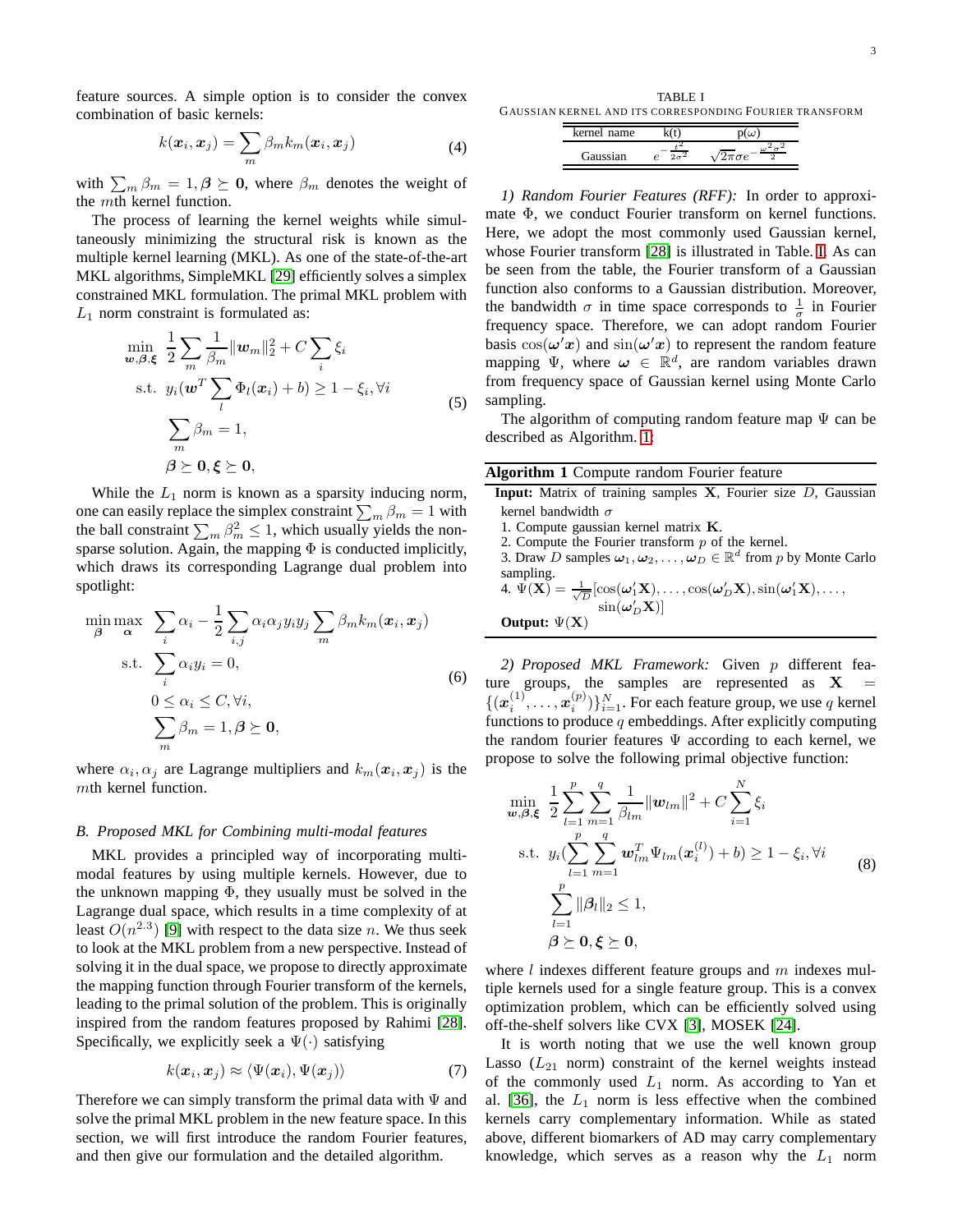underperforms other formulations, as indicated by experiments later. Instead, the mixed  $L_{21}$  norm formulation enforces group sparsity among different feature modalities, which actually performs as a role of feature modality selection, while at the same time exploiting complementary information among the different kernels. Note that this group Lasso constraint has been widely used and proved to be of great success [\[2\]](#page-7-13), [\[35\]](#page-8-15). To demonstrate the effectiveness of the proposed  $RFF+L_{21}$ norm framework, we also implemented the  $RFF+L_1, RFF+L_2$ norm formulation, simply by substituting the  $\sum_{l} ||\beta_l||_2 \leq 1$ constraint to  $\|\beta\|_1 \leq 1$ ,  $\|\beta\|_2 \leq 1$ , respectively. The decision function thus can be written as

$$
f(\mathbf{x}) = \text{sign}(\sum_{l=1}^{p} \sum_{m=1}^{k} \mathbf{w}_{lm}^{T} \Psi_{lm}(\mathbf{x}^{(l)}) + b)
$$
(9)

The overall framework is described in Algorithm. 2:

| <b>Algorithm 2</b> Proposed MKL Algorithm                                                           |
|-----------------------------------------------------------------------------------------------------|
| <b>Input:</b> Training samples $\{(\boldsymbol{x}_i^{(l)}, y_i)\}_{i=1}^N$ , trade-off parameter C, |
| Gaussian kernels $\mathbf{K}_{lm}$ , Fourier size D                                                 |
| 1. for each kernel matrix ${\bf K}_{lm}$ do                                                         |
| Compute $\Psi_{lm}$ by Alg. 1                                                                       |
| 2. Solve the primal MKL formulation (8)                                                             |
| <b>Output:</b> $w_{lm}$ , b                                                                         |
|                                                                                                     |

#### III. RESULTS AND DISCUSSION

<span id="page-5-0"></span>To evaluate the performance of the proposed MKL framework, we conduct experiments on the AD dataset obtained from ADNI [\[1\]](#page-7-0). The Fourier transform parameter  $D$  in our method is set to 2000, and a 5 fold cross validation is conducted on the training set to optimize C (trying values 0.01, 0.1, 1, 10, 100). We use Gaussian kernels with ten different kernel bandwidths  $({2^{-3}, 2^{-2}, ..., 2^{6}})$  multiplied by which define the dimension of the feature) for each feature  $\sqrt{d}$  with d being the dimension of the feature) for each feature representation, which yields 40 kernels in total.

#### *A. Subjects and data preprocessing*

The AD dataset is composed of 120 subjects, randomly drawn from the Alzheimer Disease Neuroimaging Initiative (ADNI) database. It includes 70 healthy controls (HC) and 50 progressive MCI patients (PMCI) that developed probable AD after the baseline scanning.

Each subject is represented by a 229 dimensional feature, coming from two heterogeneous data sources: cerebrospinal fluid (CSF) biomarkers and magnetic resonance imaging (MRI). We categorize the MRI feature into three groups, namely, left hemisphere hippocampus shape (HIPL), right hemisphere hippocampus shape (HIPR) and grey matter volumes within Regions of Interest (ROI), as they captures different aspects of information. We refer them (CSF, HIPL, HIPR, ROI) as four feature representations. For more details, the CSF biomarkers are provided by ADNI, including baseline CSF Ab (42), total tau (t-tau) and phosphorylated tau (p-tau (181)). The hippocampal shapes are extracted from T1-weighted MRI and represented by spherical harmonics (SPHARM) for each hemisphere. To mitigate the influence of misalignment, a rotation-invariant SPHARM representation [\[18\]](#page-7-14) is employed, which also reduces the dimensionality of the shape descriptors. The brain regional grey matter volumes are measured within 100 Regions of Interest (ROI) via an ROI atlas [\[30\]](#page-8-16) on tissue segmented brain images that have been spatially normalized into a template space [\[16\]](#page-7-15) after intensity correction, skull stripping, and cerebellum removal.

We summarize the features in Table. [II.](#page-5-1) The CSF and ROI features are normalized to 0 means with unit variations.

| <b>TABLE II</b>                                 |
|-------------------------------------------------|
| FOUR FEATURE REPRESENTATIONS OF THE AD DATASET. |

<span id="page-5-1"></span>

| Name        | Dimension | Data Source |                         |
|-------------|-----------|-------------|-------------------------|
|             |           |             | Representation          |
| CSF         |           | 7SF         | Cerebrospinal fluid     |
| HIPI.       | 63        | MRI         | Left hippocampus shape  |
| <b>HIPR</b> | 63        | MRI         | Right hippocampus shape |
| ROI         | 100       | <b>MRI</b>  | ROI volume              |

#### *B. AD classification*

To give an overall evaluation of the proposed method, in addition to the prediction accuracy (ACC), we use four indicators, namely, sensitivity (SEN), specificity (SPE), Matthews correlation coefficient (MCC)[\[22\]](#page-8-17) and the area under the ROC curve (AUC).

We run the proposed algorithms 20 times on the AD dataset with randomly partitioned training and testing sets (2/3 for training and 1/3 for testing). The best accuracy results of SVM by using different kernels on each single feature representation and on the concatenated features (denoted as SVM (All)) are used as baselines. Table. [III](#page-6-0) reports the results of mean±std, with best scores highlighted in bold. As can be observed, among all the four types of features, ROI feature appears to be the most discriminative one, with an accuracy of 82.63%. Combining features from multiple modalities indeed outperforms the best single feature based classifier. Even a simple concatenation can improve the performance. As indicated by the MCC values, the proposed  $RFF+L_{21}$  formulation achieves the best overall performance, being slightly better than the SimpleMKL. The  $L_{21}$  norm turns out to be more effective than the  $L_1$ ,  $L_2$  norm.

For further validation of the proposed method, we design an extra experiment to compare our framework with [\[38\]](#page-8-11). We implemented their method by exactly following the description in their paper. To be more precise, a coarse grid search through cross validation is adopted to find the optimal kernel weights and then an SVM is trained (solve e.q.(3)) by the selected kernel combination weights and linear kernels. The SVM is implemented by LIBSVM toolbox [\[5\]](#page-7-16) with  $C = 1$ , as did in [\[38\]](#page-8-11). We use the same experimental settings as in [\[38\]](#page-8-11). Specifically, the whole dataset is equally partitioned into 10 subsets, and each time one subset is chosen as test set and all the rest are for training. This process is repeated 10 times for different partitions to ensure unbiased evaluation. For the implementation of [\[38\]](#page-8-11), a 10-fold cross validation is performed on the training data in each round to determine the optimal kernel weights  $\beta$  through a grid search ranging from 0 to 1 at a step size of 0.1. For our method and SimpleMKL, we also fix  $C = 1$  and use the same kernel settings as above. Table. [IV](#page-6-1) shows the average performance.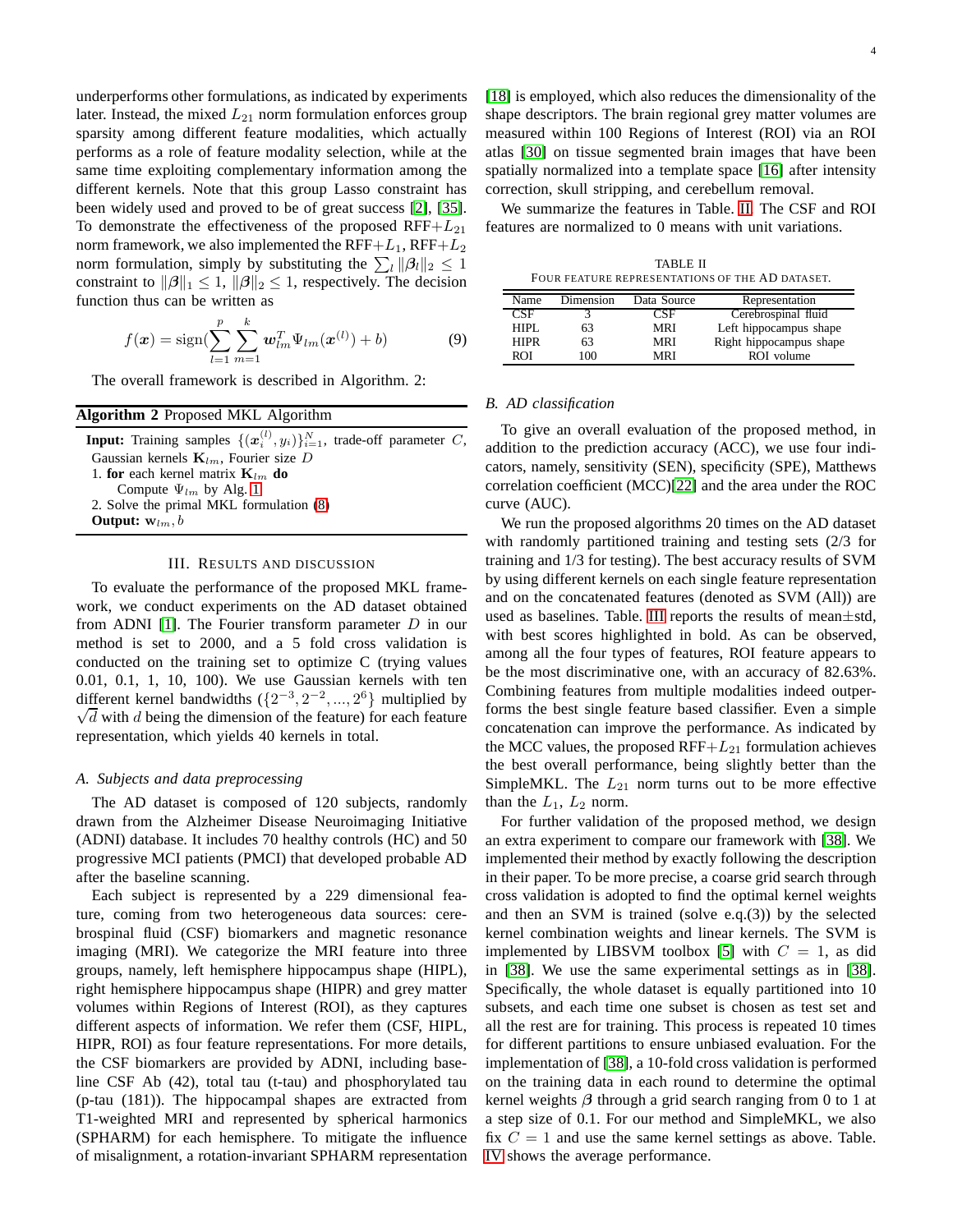<span id="page-6-0"></span>TABLE III COMPARISON OF PERFORMANCE USING SINGLE AND MULTI FEATURE REPRESENTATION CLASSIFICATION METHODS ON THE AD DATASET OVER 20 INDIVIDUAL RUNS.

| Method       | $ACC(\% )$       | $SEN(\%)$      | $SPE(\% )$      | $MCC(\% )$        | <b>AUC</b>        |
|--------------|------------------|----------------|-----------------|-------------------|-------------------|
|              |                  |                |                 |                   |                   |
| SVM (CSF)    | $78.38 \pm 5.58$ | $80.30 + 8.13$ | $75.05 + 9.53$  | $55.43 \pm 11.56$ | $0.826 + 0.064$   |
| SVM (HIPL)   | $77.75 + 5.90$   | $84.21 + 7.38$ | $69.61 + 10.86$ | $54.16 + 12.19$   | $0.844 + 0.059$   |
| SVM (HIPR)   | $77.50 + 6.49$   | $81.53 + 8.24$ | $72.97 + 13.10$ | $54.30 + 13.42$   | $0.832 + 0.069$   |
| SVM (ROI)    | $82.63 \pm 5.10$ | $94.02 + 5.42$ | $66.50 + 7.24$  | $64.58 + 9.91$    | $0.899 + 0.040$   |
| SVM (All)    | $83.62 \pm 6.10$ | $93.91 + 5.22$ | $69.75 + 9.41$  | $66.87 + 10.93$   | $0.913 + 0.034$   |
| SimpleMKL    | $85.88 + 4.00$   | $90.53 + 6.73$ | $79.47 + 7.24$  | $70.87 + 8.13$    | $0.934 + 0.039$   |
| $RFF+L_1$    | $83.12 + 6.12$   | $86.35 + 7.98$ | $78.29 + 13.00$ | $65.32 + 13.10$   | $0.905 + 0.034$   |
| $RFF+L2$     | $85.12 + 4.62$   | $87.97 + 6.92$ | $80.83 + 12.12$ | $69.42 + 9.90$    | $0.921 \pm 0.033$ |
| $RFF+L_{21}$ | $87.12 + 3.37$   | $91.79 + 5.08$ | $80.73 + 7.35$  | $73.30 + 7.37$    | $0.952 + 0.038$   |

According to Table. [IV,](#page-6-1) our method outperforms [\[38\]](#page-8-11) and SimpleMKL in terms of all the four criteria. The reasons can be summarized as: 1) Our method uses more powerful Gaussian kernels while [\[38\]](#page-8-11) uses linear kernels; 2) Our formulation can easily incorporate more kernels while [\[38\]](#page-8-11) only uses one kernel for each feature representation; 3) By combining RFF with the  $L_{21}$  norm, our method exploits the group sparsity as well as the complementary information among different kernels. As for 2), if more kernels are to be added into [\[38\]](#page-8-11), a much finer grid search would be required to ensure accuracy, which leads to more time expense or even intractable situation. It is also worth noting that in [\[38\]](#page-8-11), they have used CSF, MRI as well as PET features for reporting their results. One more conclusion can be made that the  $L_2$  norm always outperforms the  $L_1$  norm, which may be explained by the fact that the combined kernels carry complementary information.

To better illustrate how the multiple kernel methods work, we choose one best performed run for each method and give the kernel weights comparison in Fig. [1.](#page-7-17) As can be seen, in all the methods, kernels corresponding to the ROI feature are assigned the highest weights. In other words, they select ROI as the most discriminative feature representation, which is in accordance with the conclusion from single feature based SVM classifier shown in Table. [III.](#page-6-0)

#### *C. Identify brain regions closely related to AD*

In order to identify which areas of the brain region are closely related to AD, we conduct a further experiment to select the most discriminative ROI features. As mentioned above, by imposing  $L_{21}$  norm constraint on the kernel weights, group sparsity are enforced, which actually acts as a role of feature selection. Therefore we can treat each dimension of the ROI (each represents a certain brain region) as an individual feature to perform the  $RFF+L_{21}$  algorithm, leading to sparsity among different brain regions. More specifically, we set  $p = 100$  (group size equals 1) and use  $\mathbf{X}_{ROI} = \{x_i^{(1)}, x_i^{(2)}, \dots, x_i^{(p)}\}_{i=1}^{N}$  as input to Algorithm. 2, and then rank the regions according to the corresponding kernel weights.

<span id="page-6-1"></span>TABLE IV AVERAGE PERFORMANCE OF DIFFERENT METHODS ON THE AD DATASET.

| Method       | ACC    | SEN    | SPE.   | MCC    |
|--------------|--------|--------|--------|--------|
| [38]         | 86.39% | 85.74% | 86.93% | 72.02% |
| SimpleMKL    | 87.06% | 87.89% | 86.68% | 74.57% |
| $RFF+L_1$    | 81.94% | 83.83% | 78.97% | 63.31% |
| $RFF+L_2$    | 85.00% | 85.49% | 84.28% | 69.41% |
| $RFF+L_{21}$ | 90.56% | 93.26% | 87.49% | 81.98% |

For each dimension of the ROI feature, we use three Gaussian kernels  $\sigma = \{0.5, 1, 2\}$  with  $C = 1$ . We randomly split the dataset into 2/3 for training and 1/3 for testing and report the average performance over 10 different trials. The selected top 20 regions and their average kernel weights are summarized in Table. [V.](#page-6-2) Note that the average kernel weights are summed over all different bandwidth kernels.

To quantitatively evaluate the effect of the feature selection, we test the classification accuracy with respect to different numbers of the selected ROI regions. For a comparison, we also implement an SVM Recursive Feature Elimination method described in [\[13\]](#page-7-18), referred as SVM-RFE, which is a popular feature selection method. Then according to the feature rankings, we use an increasing number of ROI features to train a Gaussian SVM with bandwidth  $\sigma = \sqrt{d}$  (d is the number of ROI features) and  $C = 1$ . The evaluation is averaged over 20 different runs using 2/3 for training and 1/3 for testing. Fig. [2](#page-7-19) shows the results. As can be seen, using features selected by our method is similar but statistically better than SVM-RFE. Moreover, the classification accuracy of the proposed  $RFF+L_{21}$  reaches its peak at the number of 16, and better than using all the ROI regions. We further calculate the pairwise correlations of the top 16 features selected by each method and get the average correlation coefficients of 0.3212 and 0.3661 for  $RFF+L_{21}$  and SVM-RFE respectively. This explains the performance in Fig. [2,](#page-7-19) as the features selected by SVM-RFE are more correlated than those selected by

<span id="page-6-2"></span>TABLE V THE SELECTED TOP 20 ROI REGIONS WITH THEIR CORRESPONDING AVERAGE KERNEL WEIGHTS AND CLASSIFICATION ACCURACY.

| <b>ROI</b> region                   | Kernel weight | ACC(%) |
|-------------------------------------|---------------|--------|
| hippocampal formation right         | 0.1364        | 75.62  |
| hippocampal formation left          | 0.1188        | 80.57  |
| occipital pole left                 | 0.1077        | 82.75  |
| uncus left                          | 0.1077        | 80.68  |
| lateral ventricle right             | 0.1029        | 81.63  |
| fourth ventricle right              | 0.0803        | 80.25  |
| perirhinal cortex left              | 0.0782        | 81.35  |
| amvgdala left                       | 0.0761        | 82.38  |
| lateral ventricle left              | 0.0517        | 83.75  |
| subthalamic nucleus right           | 0.0493        | 83.37  |
| putamen right                       | 0.0491        | 82.88  |
| inferior frontal gyrus left         | 0.0457        | 84.63  |
| middle occipital gyrus right        | 0.0404        | 84.12  |
| corpus callosum                     | 0.0391        | 84.63  |
| precuneus right                     | 0.0379        | 85.75  |
| medial occipitotemporal gyrus right | 0.0373        | 88.00  |
| nucleus accumbens left              | 0.0372        | 87.13  |
| perirhinal cortex right             | 0.0362        | 87.62  |
| supramarginal gyrus left            | 0.0355        | 87.87  |
| medial occipitotemporal gyrus left  | 0.0327        | 87.25  |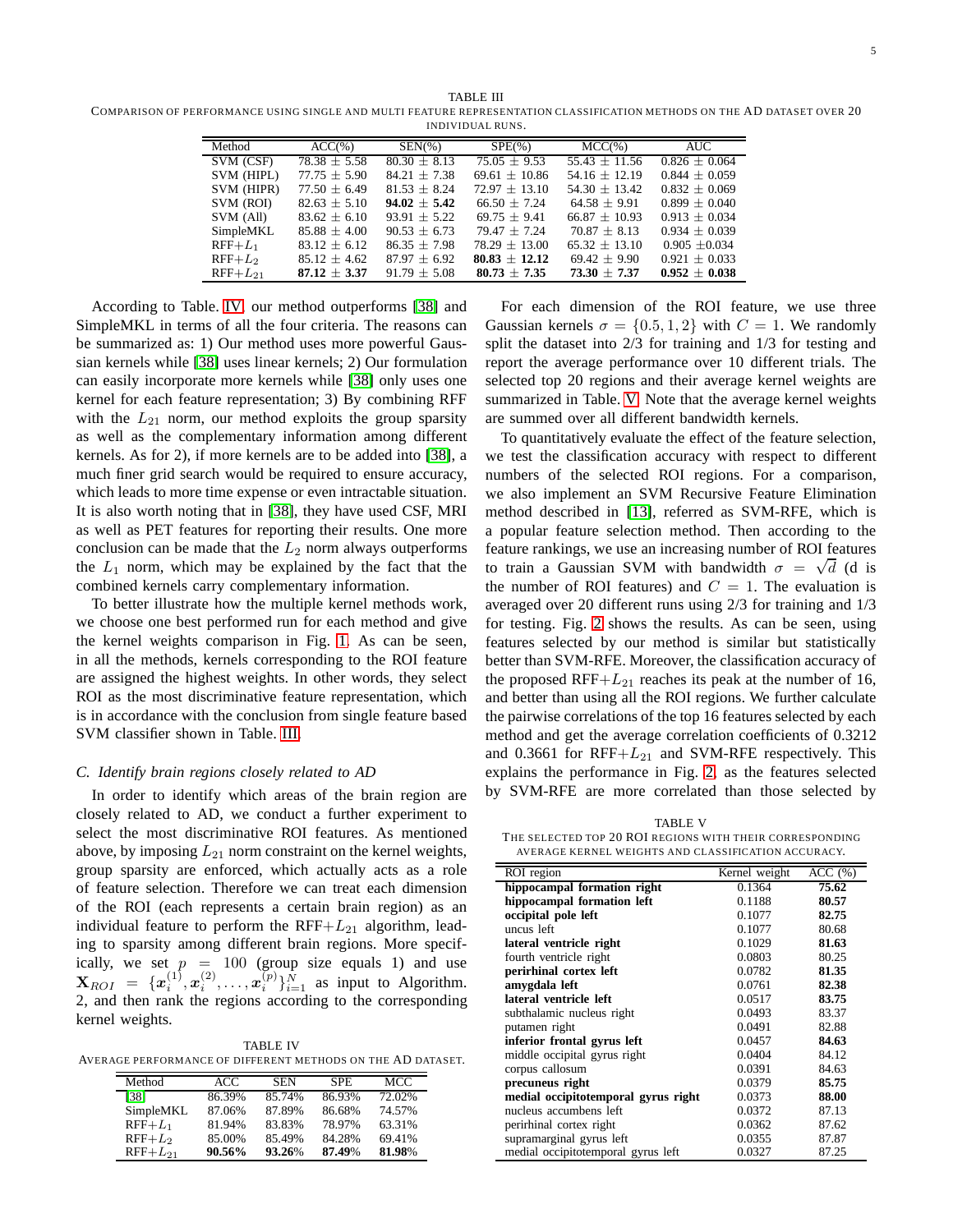

Fig. 1. Base kernel weights comparison of different MKL algorithms on the AD dataset. (a)[\[38\]](#page-8-11); (b)SimpleMKL; (c)Proposed RFF  $+L_{21}$  norm formulation. In (a), according to [\[38\]](#page-8-11), only one linear kernel is used for each feature representation. In (b) and (c), from left to right, every ten kernels correspond to CSF, HIPL, HIPR, ROI respectively.

<span id="page-7-17"></span>

<span id="page-7-19"></span>Fig. 2. Classification accuracy with respect to different number of selected ROI regions.

 $RFF+L_{21}$ . Inspired from this, we use the top 16 ranked ROI regions to reproduce the first experiment and get an accuracy of  $90.75\% \pm 3.25$ , even better than the one (87.12\%\frac{2}\$\sqrt{3.37}\$ we reported in Table. [III.](#page-6-0) This further demonstrates the efficacy of the feature selection using the proposed method.

From Fig. [2,](#page-7-19) we can further identify the most discriminative features among the top 20. We list the classification accuracy of the top 20 regions in Table. [V.](#page-6-2) By selecting the one which significantly increases the accuracy according to the curve in Fig. [2,](#page-7-19) we highlight the potential regions closely related to AD in bold. Among them, 'hippocampal formation right', 'hippocampal formation left', 'amygdala left', 'precuneus right', 'lateral ventricle right', 'medial occipitotemporal gyrus' are commonly known to be related to AD by many studies in the literature [\[23\]](#page-8-18), [\[17\]](#page-7-20), [\[27\]](#page-8-19). As examples, hippocampus, a brain area closely related to the memory, is especially vulnerable and always affected in the occurrence of AD [\[23\]](#page-8-18); in [\[27\]](#page-8-19), agymdala atrophy was claimed comparable to hippocampal atrophy in AD patients; precuneus atrophy was observed in early-onset of AD in [\[17\]](#page-7-20). Fig. [3](#page-8-20) visualizes four examples of the selected regions (in red) against the atlas MRI with cerebellum removed.

#### IV. CONCLUSIONS

<span id="page-7-10"></span>We have proposed a general but simple multiple kernel learning framework for the AD classification problem by combining multi-modal features. Instead of solving the problem in the dual space as one commonly does, we propose to explicitly compute the mapping function through Fourier transform and random sampling, leading to the primal solution of the problem. The proposed method is easy to implement and scales as the linear time of the sample size. Also, we impose group Lasso constraint on the kernel weights, to enhance group sparsity among different feature representations, which selects

the most discriminative feature groups, while at the same time exploiting the complementary information among different kernels within a group. Experimental results on the AD dataset demonstrate that the proposed  $RFF+L_{21}$  norm algorithm outperforms other feature fusion methods. We further utilize the feature selection of the proposed framework to extract the most discriminative ROI features, hence identifying brain regions that most related to AD. Conclusions are in accordance with studies in the literature.

#### **REFERENCES**

- <span id="page-7-0"></span>[1] ADNI. Alzheimer disease neuroimaging initiative. [http://adni.loni.ucla.edu/,](http://adni.loni.ucla.edu/) 2011.
- <span id="page-7-13"></span><span id="page-7-12"></span>[2] F. R. Bach. Consistency of the group lasso and multiple kernel learning. *J. Mach. Learn. Res.*, 2008.
- <span id="page-7-3"></span>[3] S. Boyd and L. Vandenberghe. *Convex Optimization*. 2004.
- [4] R. Casanova, C. T. Whitlow, B. Wagner, J. Williamson, S. A. Shumaker, J. A. Maldjian, and M. A. Espeland. High dimensional classification of structural MRI alzheimer's disease data based on large scale regularization. *Front Neuroinform*, 2011.
- <span id="page-7-16"></span>[5] C.-C. Chang and C.-J. Lin. LIBSVM: A library for support vector machines. *ACM Trans. on Intell. Syst. and Technol.*, 2011.
- <span id="page-7-11"></span><span id="page-7-8"></span>[6] C. Cortes and V. Vapnik. Support-vector networks. *Mach. Learn.*, 1995.
- [7] R. Cuingnet, E. Gerardin, J. Tessieras, G. Auzias, S. Lehericy, M. O. Habert, M. Chupin, H. Benali, and O. Colliot. Automatic classification of patients with alzheimer's disease from structural MRI: A comparison
- <span id="page-7-5"></span>of ten methods using the ADNI database. *NeuroImage*, 2011. [8] Z. Dai, C. Yan, Z. Wang, J. Wang, M. Xia, K. Li, and Y. He. Discriminative analysis of early alzheimer's disease using multi-modal imaging and multi-level characterization with multi-classifier. *Neuroimage*, 2012.
- <span id="page-7-9"></span>[9] L. Duan, I. W. Tsang, and D. Xu. Domain transfer multiple kernel learning. *IEEE Trans. Pattern Anal. Mach. Intell.*, 2012.
- <span id="page-7-4"></span>[10] Y. Fan, S. M. Resnick, X. Wu, and C. Davatzikos. Structural and functional biomarkers of prodromal alzheimer's disease: a high-dimensional pattern classification study. *Neuroimage*, 2008.
- <span id="page-7-2"></span>[11] A. M. Fjell, K. B. Walhovd, C. Fennema-Notestine, L. K. McEvoy, D. J. Hagler, D. Holland, J. B. Brewer, A. M. Dale, and for the Alzheimer's Disease Neuroimaging Initiative. CSF biomarkers in prediction of cerebral and clinical change in mild cognitive impairment and alzheimer's disease. *J. of Neuroscience*, 2010.
- <span id="page-7-1"></span>[12] G. B. Frisoni, N. C. Fox, C. R. Jack, P. Scheltens, and P. M. Thompson. The clinical use of structural MRI in alzheimer disease. *Nat. Rev. Neurology*, 2010.
- <span id="page-7-18"></span>[13] I. Guyon, J. Weston, S. Barnhill, and V. Vapnik. Gene selection for cancer classification using support vector machines. *Mach. Learn.*, 2002.
- <span id="page-7-6"></span>[14] C. Hinrichs, V. Singh, L. Mukherjee, G. Xu, M. K. Chung, S. C. Johnson, and A. D. N. Initiative. Spatially augmented LPboosting for AD classification with evaluations on the ADNI dataset. *Neuroimage*, 2009.
- <span id="page-7-7"></span>[15] C. Hinrichs, V. Singh, G. Xu, and S. Johnson. MKL for robust multimodality AD classification. *Medical Image Computing and Computer-Assisted Intervention*, 2009.
- <span id="page-7-15"></span>[16] N. Kabani, D. MacDonald, C. Holmes, and A. Evans. A 3d atlas of the human brain. *Neuroimage*, 1998.
- <span id="page-7-20"></span>[17] G. Karas, P. Scheltens, S. Rombouts, R. van Schijndel, M. Klein, B. Jones, W. van der Flier, H. Vrenken, and F. Barkhof. Precuneus atrophy in early-onset alzheimer's disease: a morphometric structural mri study. *Neuroradiology*, 2007.
- <span id="page-7-14"></span>[18] M. Kazhdan, T. Funkhouser, and S. Rusinkiewicz. Rotation invariant spherical harmonic representation of 3d shape descriptors. In *ACM SIGGRAPH symp. on Geometry Process.*, 2003.